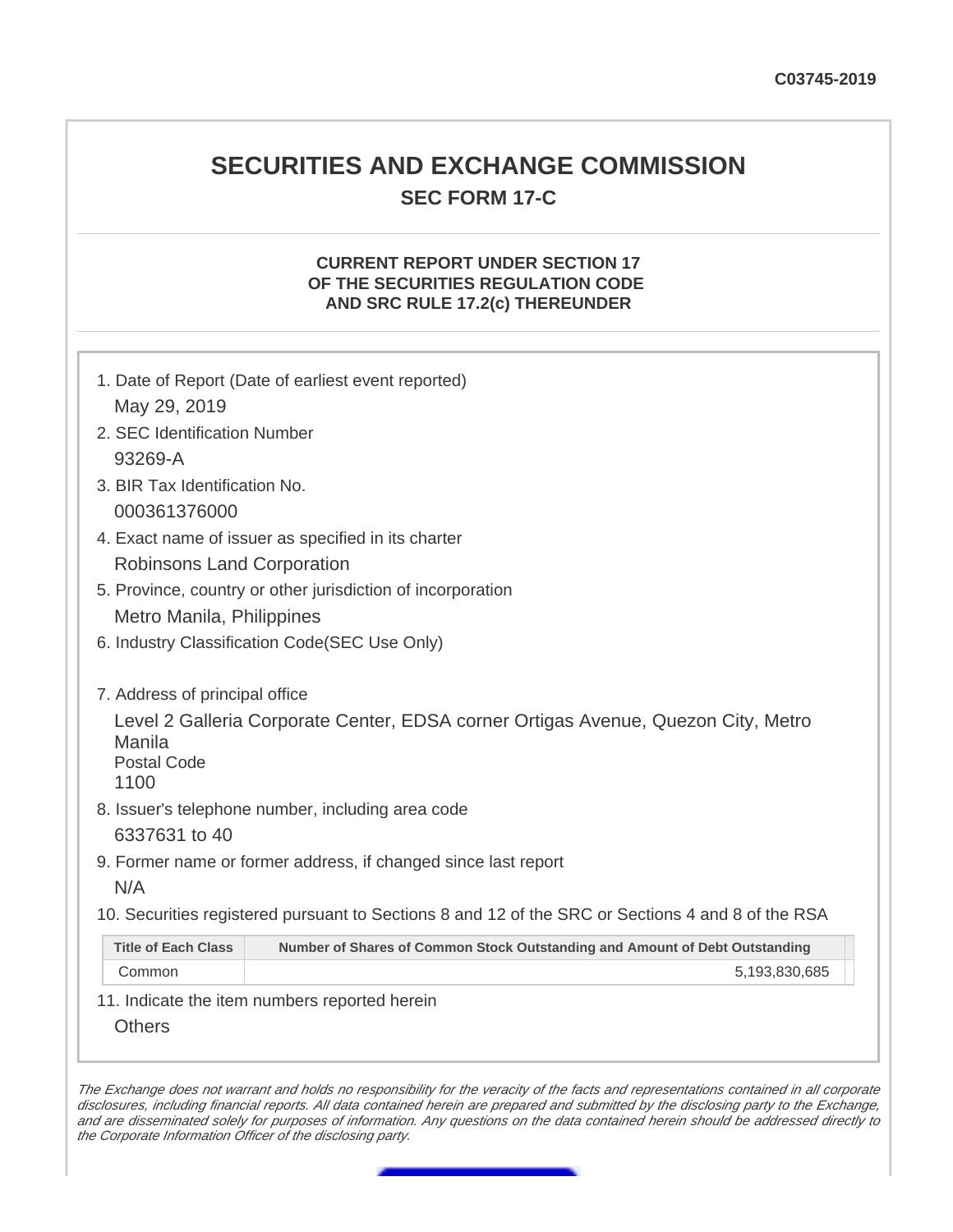

### **PSE Disclosure Form 4-25 - Results of Organizational Meeting References: SRC Rule 17 (SEC Form 17-C) and Section 4.4 of the Revised Disclosure Rules**

**Subject of the Disclosure**

Results of the Organizational Meeting

**Background/Description of the Disclosure**

Results of the Organizational Meeting of the Board of Directors of RLC held on May 29, 2019.

**List of elected officers for the ensuing year with their corresponding shareholdings in the Issuer**

| Name of Person                          | Shareholdings in the<br><b>Listed Company</b><br><b>Position/Designation</b> |               | Nature of Indirect |           |
|-----------------------------------------|------------------------------------------------------------------------------|---------------|--------------------|-----------|
|                                         |                                                                              | <b>Direct</b> | Indirect           | Ownership |
| John L. Gokongwei, Jr.                  | Chairman Emeritus and Founder                                                | 11,941,866    |                    | 0 0       |
| James L. Go                             | <b>Chairman Emeritus</b>                                                     | 2,139,011     |                    | 0 0       |
| Lance Y. Gokongwei                      | Chairman                                                                     | 805,001       |                    | 0 0       |
| Frederick D. Go                         | <b>President and Chief Executive Officer</b>                                 | 986,027       |                    | 0 0       |
| Faraday D. Go                           | Executive Vice President and Business Unit<br>General Manager                | $\Omega$      |                    | 0 0       |
| Kerwin Max S. Tan                       | <b>Chief Financial Officer</b>                                               | $\Omega$      |                    | 0 0       |
| Henry L. Yap                            | Senior Vice President and Business Unit<br>General Manager                   | 114,182       |                    | 0 0       |
| Arlene G. Magtibay                      | Senior Vice President and Business Unit<br>General Manager                   | $\Omega$      |                    | 0 0       |
| Arthur Gindap                           | Senior Vice President and Business Unit<br>General Manager                   | 25,373        |                    | 0 0       |
| Ma. Socorro Isabelle V.<br>Aragon-Gobio | Senior Vice President and Business Unit<br>General Manager                   | $\Omega$      |                    | 0 0       |
| Corazon L. Ang Ley                      | <b>Business Unit General Manager</b>                                         | $\Omega$      |                    | 0 0       |
| Bach Johann M.<br>Sebastian             | Senior Vice President and Chief Strategist                                   | 0             |                    | 0 0       |